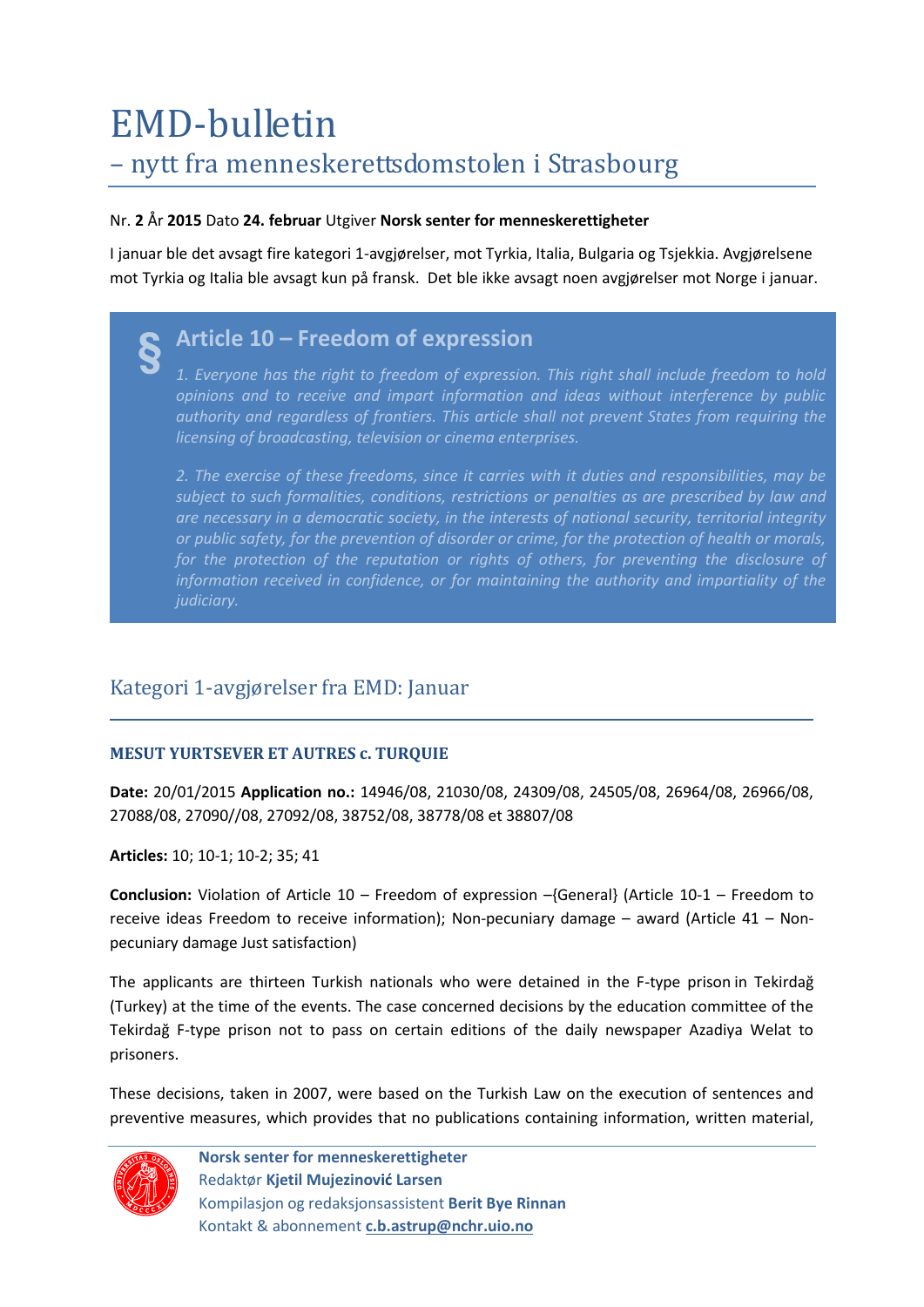photographs or comments which are obscene or likely to endanger the security of the institution may be given to prisoners. The committee noted that the publications in question were in Kurdish, a language which none of the prison staff understood and which, moreover, included a number of different dialects; accordingly, it was not possible to arrange for the translation of the editions concerned or to check whether they satisfied the conditions set out in the aforementioned Law. Relying in particular on Article 10 (freedom of expression) of the Convention, the applicants complained that the authorities had refused to give them access to a newspaper because it had been written in Kurdish.

Norsk sammendrag på [Lovdata.no](https://lovdata.no/dokument/EMDN/avgjorelse/emdn-2008-14946-tyrki)

#### **PARADISO et [CAMPANELLI](http://hudoc.echr.coe.int/sites/eng/pages/search.aspx?i=001-150770) c. ITALIE**

#### **Date:** 27/01/2015 **Application no.:** 25358/12

**Articles:** 8; 8-1; 8-2; 35; 35-3; 41

**Conclusion:** Preliminary objection allowed (Article 35-3 – Ratione personae); Remainder inadmissible; Violation of Article 8 – Right to respect for private and family life (Article 8-1 – Respect for family life Respect for private life); Non-pecuniary damage – award (Article 41 – Non-pecuniary damage Just satisfaction)

The case concerned the placement in social-service care of a nine-month-old child who had been born in Russia following a gestational surrogacy contract entered into by a couple; it subsequently transpired that they had no biological relationship with the child.

The Court found in particular that the public-policy considerations underlying Italian authorities' decisions – finding that the applicants had attempted to circumvent the prohibition in Italy on using surrogacy arrangements and the rules governing international adoption – could not take precedence over the best interests of the child, in spite of the absence of any biological relationship and the short period during which the applicants had cared for him. Reiterating that the removal of a child from the family setting was an extreme measure that could be justified only in the event of immediate danger to that child, the Court considered that, in the present case, the conditions justifying a removal had not been met.

However, the Court's conclusions were not to be understood as obliging the Italian State to return the child to the applicants, as he had undoubtedly developed emotional ties with the foster family with whom he had been living since 2013.

Norsk sammendrag på [Lovdata.no](https://lovdata.no/dokument/EMDN/avgjorelse/emdn-2012-25358-itali)

#### **[NESHKOV and OTHERS v. BULGARIA](http://hudoc.echr.coe.int/sites/eng/pages/search.aspx?i=001-150771)**

#### **Date:** 27/01/2015 **Application no.:** 36925/10; 21487/12; 72893/12; 73196/12; 77718/12; 9717/13

**Articles:** 3; 13; 35; 35-1; 37; 41; 46

**Conclusion:** Preliminary objection joined to merits and dismissed (Article 35 – Exhaustion of domestic remedies); Remainder inadmissible; Violation of Article 13 - Right to an effective remedy (Article 13 - Effective remedy); Violation of Article  $3$  – Prohibition of torture (Article  $3$  – Degrading treatment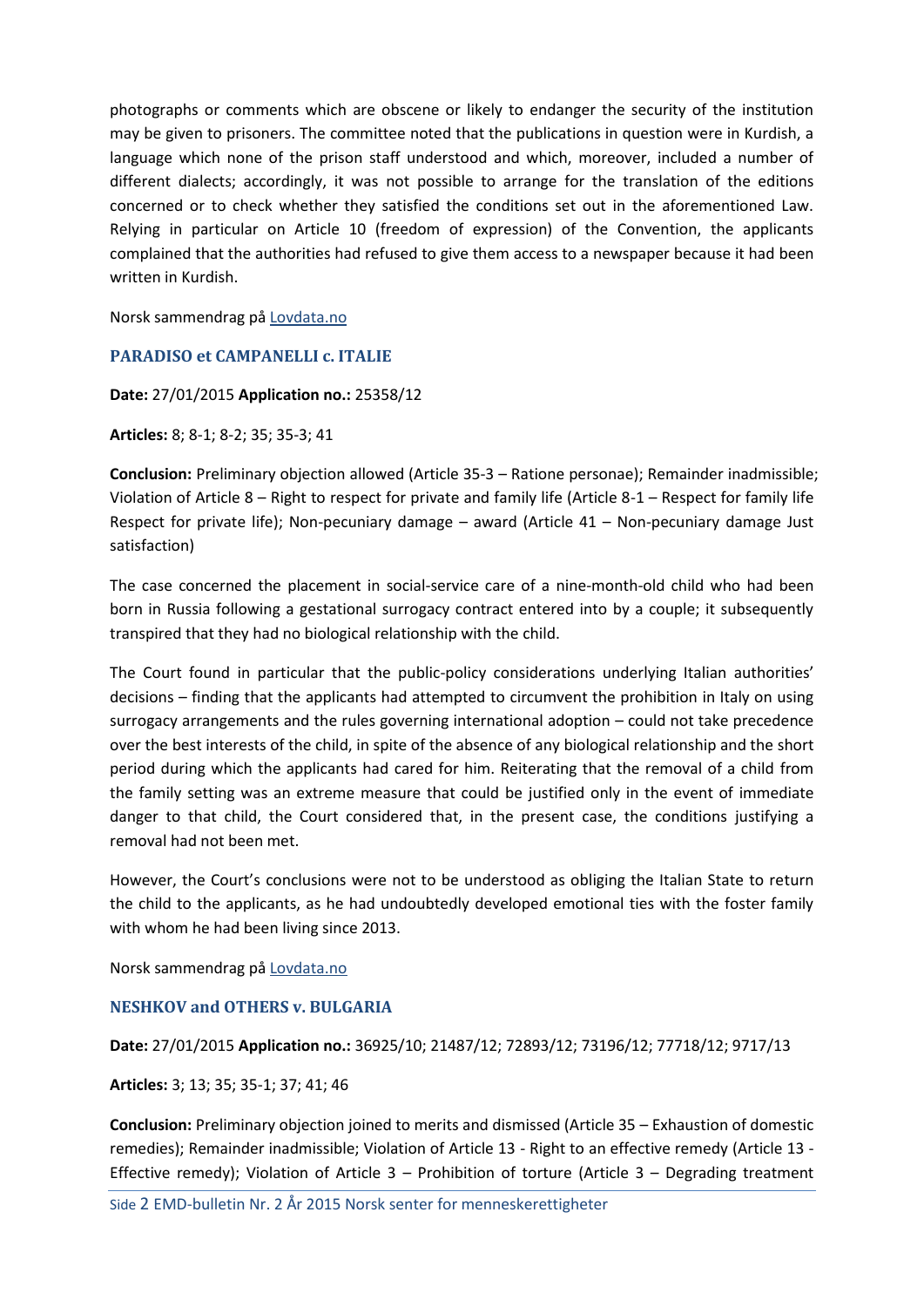Inhuman treatment)(Substantive aspect); Non-pecuniary damage – award (Article 41 – Nonpecuniary damage Just satisfaction)

The case concerned detention conditions in various correctional facilities in Bulgaria, and the effectiveness of the remedies by which prisoners were able to seek redress for those conditions. The Court found in particular that the conditions in which four of the applicants were detained had amounted to inhuman and degrading treatment, notably on account of overcrowding and lack of privacy and personal dignity when going to the toilet.

The applicants' cases, as well as many other similar cases – the Court having already decided more than 20 cases leading to 25 violations of the Convention and there being approximately 40 more applications concerning detention conditions in Bulgaria currently pending before the Court highlight a systemic problem within the Bulgarian prison system, justifying a pilot-judgment procedure because of the serious and persistent nature of the problems identified.

The Court further held that there was a structural problem in Bulgarian law concerning the remedies for those prisoners who wished to challenge their detention conditions. There existed a compensatory remedy that sometimes operated well, but, when examining claims concerning conditions of detention, the Bulgarian courts more often than not did not take into account the general prohibition against inhuman and degrading treatment under the Convention, but only the relevant statutory or regulatory provisions. There was, moreover, no effective preventive remedy. The Court therefore held that changes to national law and practice were required to create effective preventive and compensatory remedies and that this should be done within 18 months of the date of this judgment becoming final.

Norsk sammendrag på [Lovdata.no](https://lovdata.no/dokument/EMDN/avgjorelse/emdn-2010-36925-bulga)

#### **[ROHLENA v. THE CZECH REPUBLIC](http://hudoc.echr.coe.int/sites/eng/pages/search.aspx?i=001-151051)**

#### **Date:** 27/01/2015 **Application no.:** 59552/08

#### **Articles:** 7; 7-1

**Conclusion:** No violation of Article 7 – No punishment without law (Article 7-1 – Heavier penalty Nullum crimen sine lege Time when act or omission was committed)

The case concerned the applicant's conviction for a continuous criminal offence of abusing a person living under the same roof. The applicant complained in particular that his conviction encompassed his conduct before that offence had been introduced into the law on 1 June 2004.

The Court accepted that Mr Rohlena's earlier acts had amounted to criminal offences punishable under the Criminal Code in force prior to 1 June 2004 and that they comprised the constituent elements of the offence introduced into the amended Code on 1 June 2004. The Court ruled that the fact of finding the applicant guilty under the latter version of the Code also in respect of acts committed before that date did not constitute retroactive application of the law as prohibited by the Convention.

The Court therefore considered that the offence had had a basis in national law at the time it was committed and that the law had defined the offence sufficiently clearly to meet the requirement of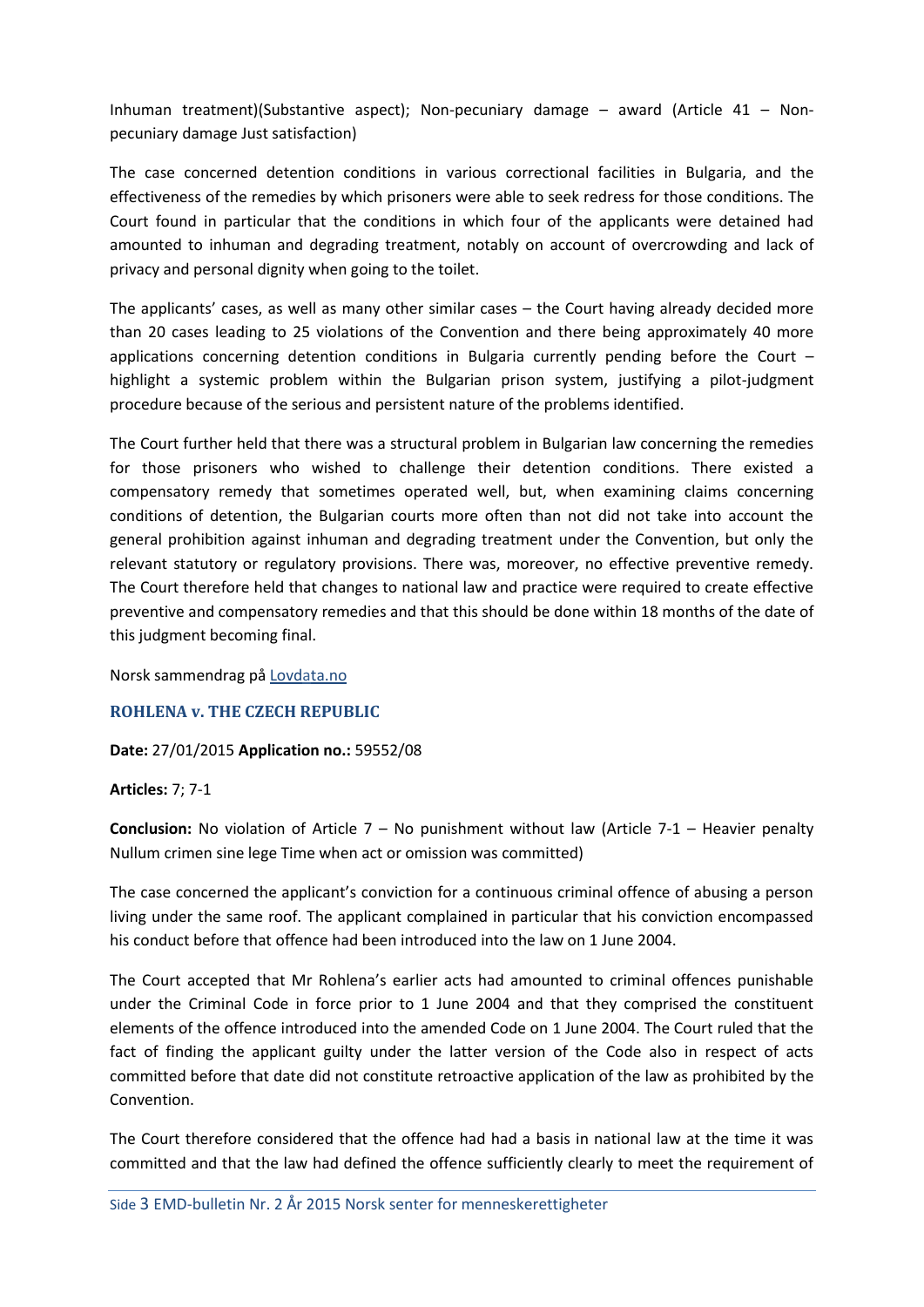foreseeability flowing from Article 7 of the Convention. It further held that the fact of convicting the applicant of a continuous offence had not resulted in a more severe sentence than would have been imposed on him if he had been tried for several separate offences.

Norsk sammendrag på [Lovdata.no](https://lovdata.no/dokument/EMDN/avgjorelse/emdn-2008-59552-tsjek)

## Avgjørelser mot Norge: Januar

Det ble ikke avsagt noen avgjørelser mot Norge i januar.

# **Nyttige lenker +**

- [Hudoc: EMDs database over egne avgjørelser](http://www.echr.coe.int/Pages/home.aspx?p=caselaw/HUDOC&c=)
- [Lovdata: EMD-sammendrag på norsk](http://www.lovdata.no/avg/emdn/index.html)
- [Informasjon om klage til EMD](http://www.echr.coe.int/Pages/home.aspx?p=applicants&c=#n1357809840531_pointer)
- [Norsk senter for menneskerettigheters EMK-sider](http://www.jus.uio.no/smr/om/nasjonal-institusjon/emd/)
- [Norsk senter for menneskerettigheters bibliotek](http://www.jus.uio.no/smr/tjenester/bibliotek/)
- [EMD-bulletins internettsider](http://www.jus.uio.no/smr/om/nasjonal-institusjon/publikasjoner/emd-bulletin/index.html)

## Månedens utvalgte: Mesut Yurtsever et autres c. Turquie

#### **Fakta:**

Klagerne var 13 tyrkiske statsborgere som på tidspunktet for de omstridte hendelsene satt i fengsel. I 2007 besluttet utdannelseskomitéen ved fengselet i flere avgjørelser å nekte distribusjon av visse utgaver av dagsavisen Azadiya Welat til de innsatte. Bakgrunnen for avgjørelsene var den tyrkiske loven om straffegjennomføring og preventive tiltak, som foreskrev at ingen publikasjoner med informasjon, skriftlig materiale, bilder eller kommentarer som er uanstendige eller som kan true institusjonens sikkerhet skal gis innsatte. Komitéen bemerket at utgivelsene var på kurdisk, et språk ingen av de ansatte ved fengselet forstod, og at de dessuten inneholdt en rekke ulike dialekter. Det var følgelig ikke mulig å besørge oversettelse av de aktuelle utgavene for å sjekke hvorvidt de tilfredsstilte lovens vilkår. Klagerne påklaget avgjørelsene, men ingen av klagene førte fram. Heller ikke de videre ankene førte frem.

#### **Anførsler:**

Klagerne anførte krenkelse av artikkel 10, under henvisning til at myndighetene hadde nektet dem tilgang til visse utgaver av en avis og at disse beslutningene skyldtes at avisen var skrevet på kurdisk. De anførte også krenkelse av artikkel 6, artikkel 8, artikkel 13, artikkel 14, artikkel 17 og artikkel 18.

Staten imøtegikk klagernes anførsler.